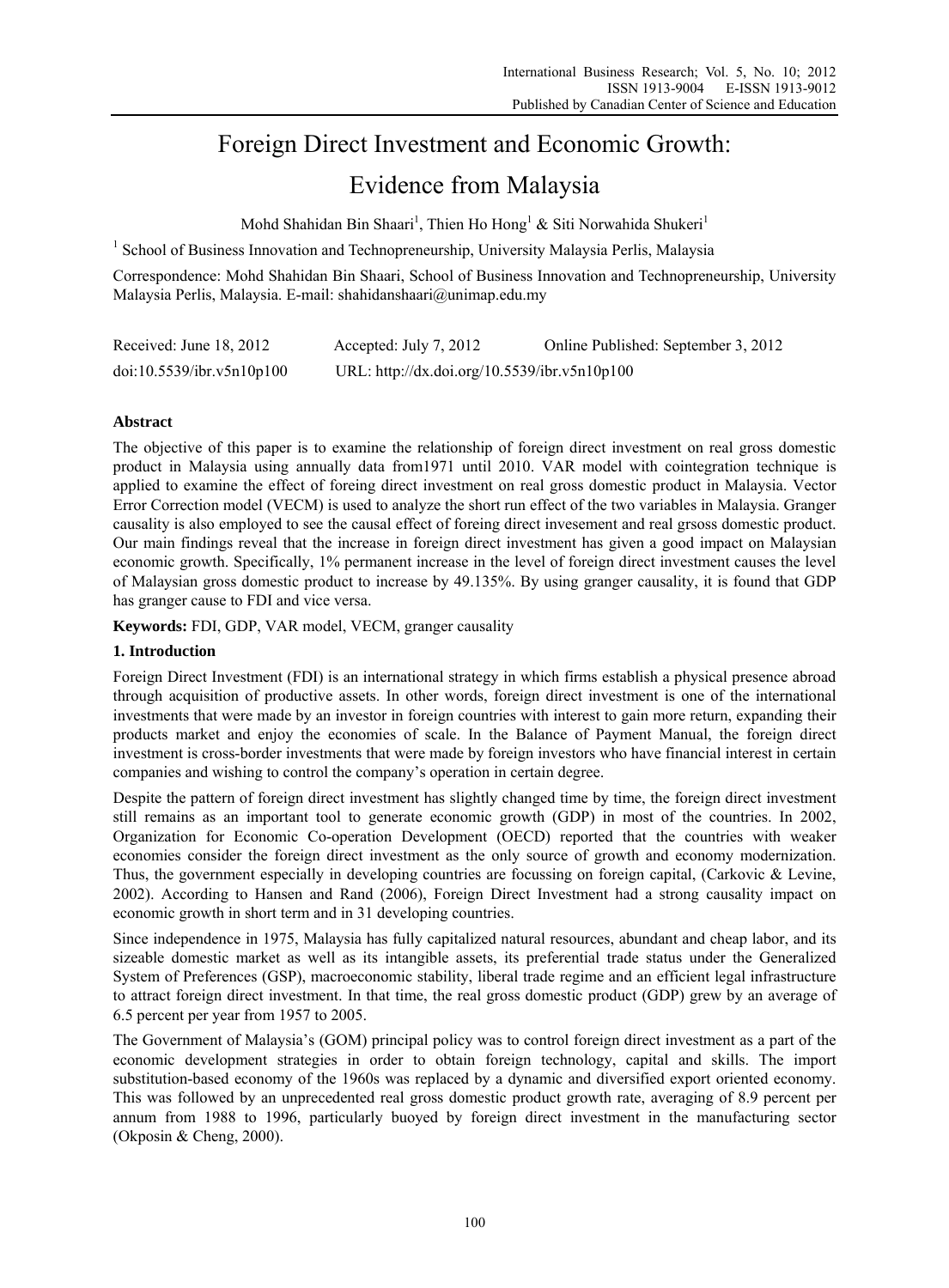

Figure 1. FDI Inflows into Malaysia, 1970-2005

Sources: International Financial Statistic.

Figure 1 shows the foreign direct investment inflows in Malaysia from 1970 to 2005. During the period of 1970s, the inflows of foreign direct investment into Malaysia started increasing until 1974. During that period, Malaysia was hit the great recession. After the recession, the foreign direct investment inflows into Malaysia started increasing slowly in late 1970s and early 1980s.

There was a decline during period 1983-1985. In 1983 the foreign direct investment wasRM2800 million which was lower than the previous year which was RM3300 million. The major factor for the slow growth was attributed to the world recession and electronic crisis. Since 1987, with the adoption of the Industrial Master Plan, 1986-1995 (IMP), the inflow of the foreign direct investment has increased steadily from RM2900 million in 1983 to RM15500 million in 1993 before a drastic drop in 1994 and 1995. However, the inflows of foreign direct investment managed to improve and it reached a high record of RM 25000 in 1997. In late 1997 and 1998, negative foreign direct investment inflows transpired due to the Asian financial crisis.

After Malaysia has recovered from the Asian financial crisis, Malaysian foreign direct investment inflows were able to grow but in 2001 a drastic drop occurred again during that time. This time, it was resulted by September 11, 2001 incidence that happened to the World Trade Center in the United States. After the incidence, the inflows of the foreign direct investment became volatile in the following year from 2002 until 2005.This study is to examine the effect of foreign direct investment on economic growth and their causality relationship in Malaysia.

## **2. Literature Review**

The significant relationship between foreign direct investments and gross domestic product has been proven in many countries. AbdusSamad (2008) studied a relationship between foreign direct investment and economic growth, involved nineteen developing countries of South-East Asia and Latin America. For his result, Latin America had a long run relationship between gross domestic product and foreign direct investment. Five countries in Latin America which had this relationship such as Argentina, Brazil, Chile, Guatemala, and El-Salvador and one country that was Sri Lanka in the East and South East Asia also indicated the same direction of relationship. Besides that, there was double-sided relationship between gross domestic product and foreign direct investment in East and South East Asia that are Singapore, Indonesia, India, Thailand, and Pakistan. Lastly, there was also a short run relationship in Latin America that was Bolivia, Columbia, Ecuador, Honduras, and Mexico gross domestic product and foreign direct investment were not cointegrated.

Besides that, Borensztein, Gregoria, and Lee (1998) also carried out their study on 69 developing countries to prove the relationship between the foreign direct investment and the economic growth. For their analysis, they used seemingly unrelated regression technique (SUR). Obviously, the same result has been found that foreign direct investments had a positive effect on the countries' economy growth. However it depended on its country's human capital. The foreign direct investment had a high productivity effect on a country's economic growth when a country had a minimum threshold stock of human capital. It was obvious that foreign direct investment could lead to economic growth with the support of productive human capital.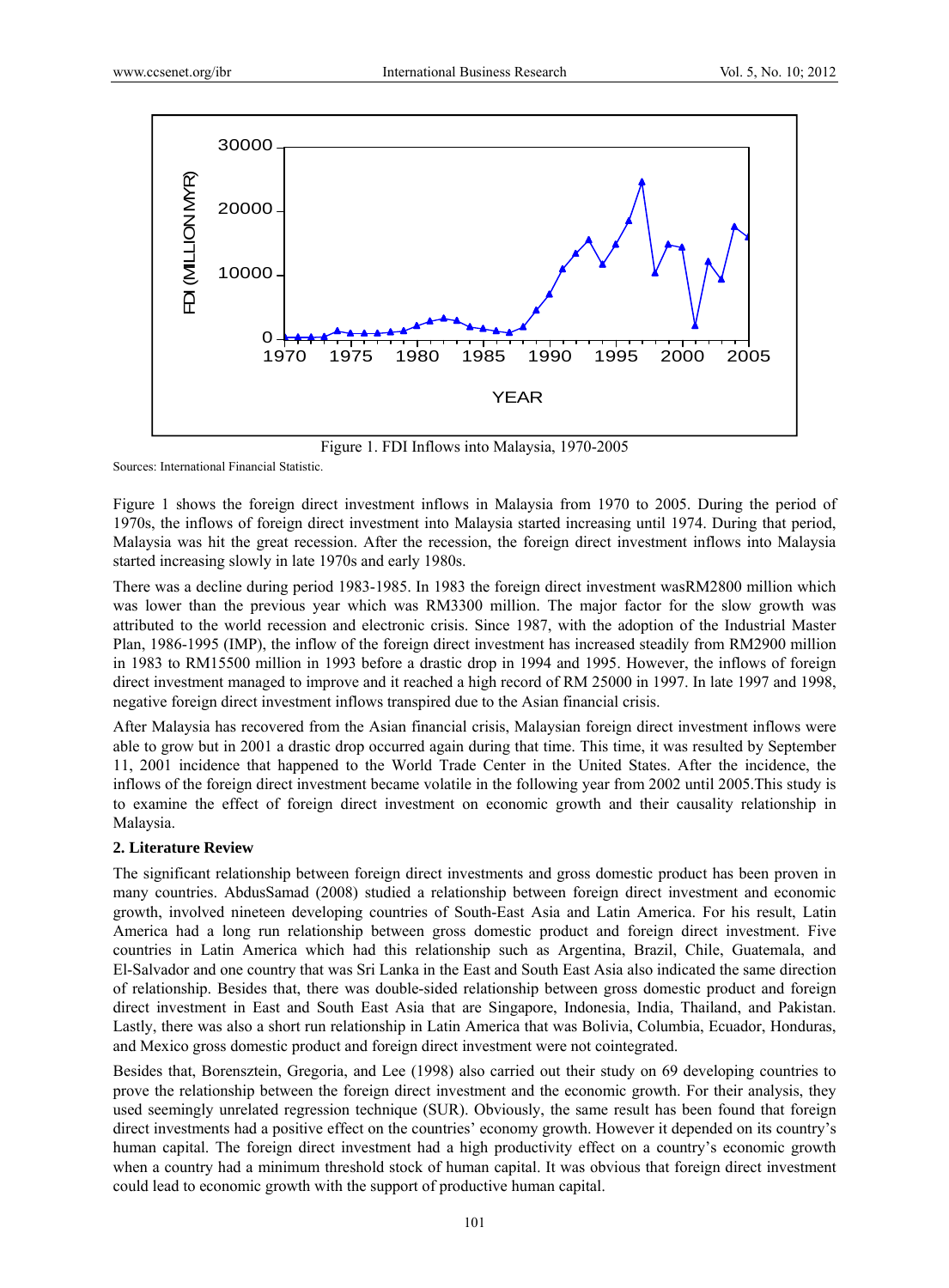Economic growth can be improved through many factors. One of the factors is through the higher export. Export is said to have a positive relationship with foreign direct investment. The higher foreign direct investment can be improved, the higher export can be achieved and thus economic growth. Dilek and Aytac (2009) stated that foreign direct investment gave an impact on export such as transfer of technology, promotes domestic investment, improved human capital, improved existing knowledge, and served as an instrument of economic growth in Turkey. Besides that, economic growth can be improved not only by foreign direct investments, the other factors should be considered to have a positive effect on economic growth. Lheem and Guo (2004) stated that economic growth was also influenced by educational attainment and development momentum. So, they summarized that there are other indicators that can affect the economic growth besides the foreign direct investment.

However there is a study that stated there is no relationship between foreign direct investment and economic growth. Katherina, John and Athanasios (2004) carried out their study on 17 countries in US and Western European, and applied Bayesian regression analysis. The empirical results showed that foreign direct investment does not have any significant effect on the economic growth in transition countries. It proved that it is not necessary to escalate foreign direct investment to stimulate economic growth in every country. It is additionally supported by G. Jayachandran and A.Seilan (2010).

#### **3. Data and Methodology**

This study applies an empirical analysis and only focus on two variables such as foreign direct investment and real gross domestic product. The data from 1971 to 2010 were collected to see the effect of foreign direct investment and real gross domestic product and vice versa. The following equation 1 is the estimating equation that will be used in this study.

$$
GDP_t = \beta_0 + \beta_1 FDI_t + \varepsilon_t \tag{1}
$$

Where GDP<sub>t</sub> is real gross domestic productin period t,  $FDI<sub>t</sub>$  is foreign direct investment inperiod t. To get the best result, the equation must for all variables because to see the percentage of change in dependent variables when the independent variable change around 1 percent.

$$
lnGDP_t = \beta_0 + \beta_1 lnFDI_t + \varepsilon_t \tag{2}
$$

Unit Root Test, Cointegration Test and also Vector Error Correction Model (VECM), Granger Causality are applied to find out the effect of foreign direct investment on real gross domestic product and vice versa. Unit root test was applied to see the stationary of the series at the level and first difference test by using Augmented Dickey Fuller (ADF) and also Akaike Information Criteria (AIC). If this stationary test has a significant, it means that the variable series is stationary and does not has a unit root test, so the null hypothesis will be rejected but alternative hypothesis will be accepted(Trung& Vinh,2011). But if the stationary test is not significant, it means that the variable series is non-stationary and has a unit root test (so, null hypothesis will be accepted). The hypothesis in this test is:

H<sub>0</sub>:  $δ = 0$  (unit root test / not stationary)

#### H<sub>1</sub>: δ  $\neq$  0 (no unit root test / stationary)

If value of t-statistic is greater than ADF critical value, the null hypothesis does not reject (unit root test exits) but if the t-statistic is less than ADF critical value, the unit root test does not exists (so, the null hypothesis will be rejected). Firstly, the unit root test be tested at level (unit root test at level with constant and unit root test at level with constant and trend) and after that, the unit root test be tested at first difference (unit root test at first difference with constant and unit root test at first difference with constant and trend). The following equation 3, 4 and 5 are the equation at level without constant and trend, at level with constant only and with constant and trend.

Without constant and trend

$$
\Delta Yt = \delta Yt - 1 + Ut \tag{3}
$$

With constant only

$$
\Delta Yt = \alpha + \delta Yt - 1 + Ut \tag{4}
$$

With constant and trend

$$
\Delta Yt = \alpha + \beta T + \delta Yt - 1 + Ut \tag{5}
$$

The cointegration test also used in this study because to examine the long run relationship between two variables (foreign direct investment and real gross domestic product). The Vector Error Correction Model (VECM) is used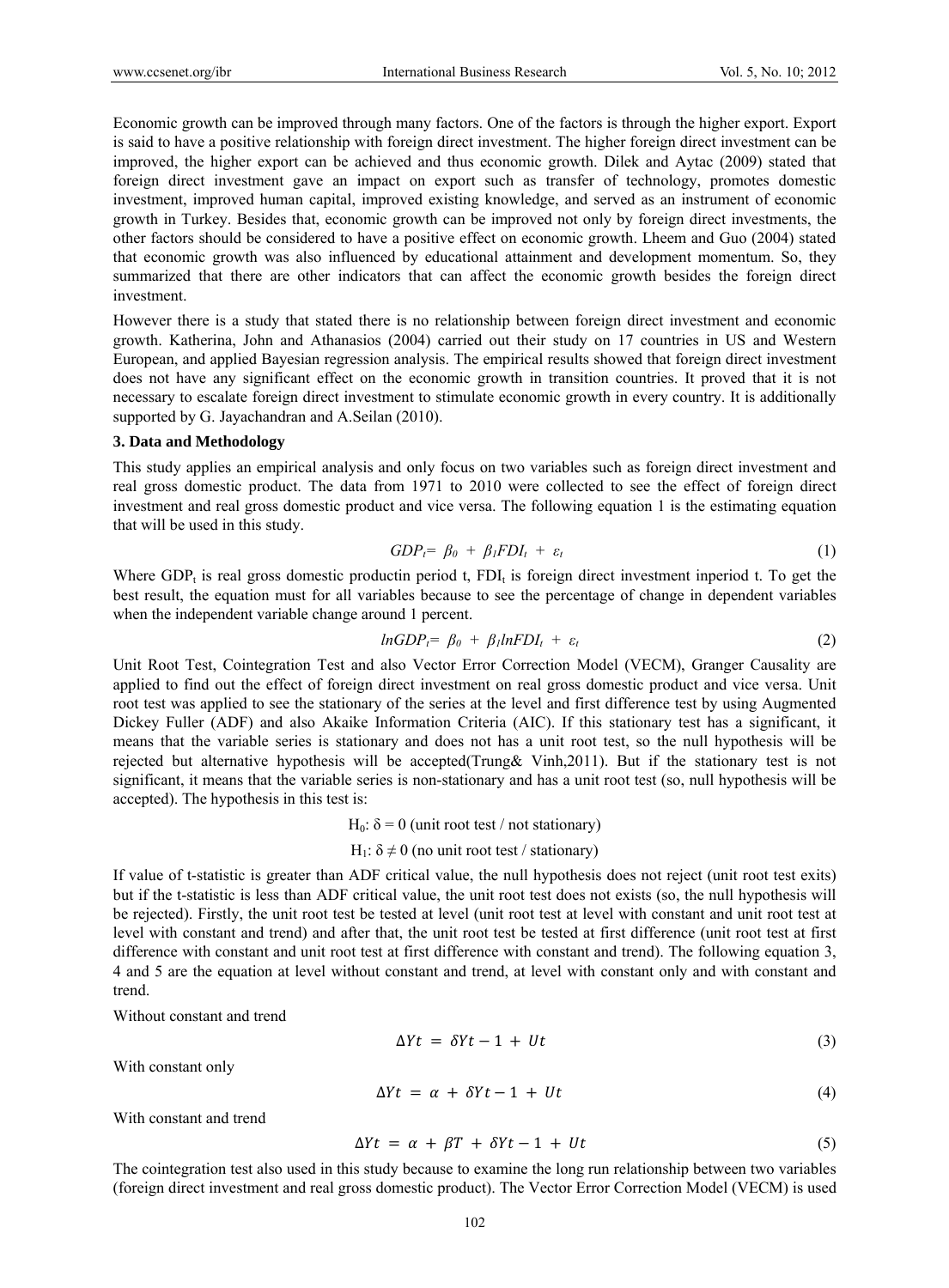in this study to examine whether in the long run, economy is converging towards equilibrium or not. In this cointegration test, two approached will be used, the model that developed by Engle and Granger (1987) and another model by Johansen (1988) and Johansen and Juselius (1990). The hypothesis for this study is:

> H0: δ=0 (not stationary for  $\hat{\mu}_t$  or not cointegration if  $t_\delta > \tau$ ) H1: δ<0 (stationary for  $\hat{\mu}_t$  or have cointegration if  $t_\delta < \tau$ )

Where  $\hat{\mu}_t$  is an error term and  $\tau$  is a critical t-statistic in this model. The Engle-Granger procedure used to examine the stationary for variable at level of the residual term. But, the Engle-Granger does not settle the problem if have many variable are cointegrated whereas we assumed that only one vector has cointegrated. So, Johansen test will be used in this study because to solve that problem with used the Vector Autoregression (VAR) system for many variables that we used. VECM also applied in this studied because to see the relationship between variables in the short run (ShehuUsman, 2009). The following equation 6 is the VAR equation.

$$
\Delta Y_t = \sum_{i=1}^{p-1} \Gamma_i \Delta Y_{t-i} + \prod Y_{t-1} + \varepsilon_t \tag{6}
$$

Where  $Y_t$  is 2 X 1 vector (Foreign Direct Investment and Gross Domestic Product) respectively while  $\Delta$  is a difference operator.  $\varepsilon_t$  is 2 X 1 vector for residuals. The VECM model can explain the short run relationship and long run adjustment to change in  $Y_t$  through the estimated parameters *Γ*<u></u> and  $\prod Y_{t-1}$  is error correction term and ∏ can be factored into separate matrices  $\alpha$  and  $\beta$  such as  $\Box = \alpha \beta$  and  $\beta$  is vector of cointegrating parameter and  $\alpha$  shows the vector of error correction coefficient. It is to measure the speed of convergence to the long run steady state. The Johansen-Juselius approachhas two likelihood ratio tests such as the trace test and maximum eigenvalue test.

#### *3.1 Trace Test*

$$
\lambda trace(r) = -T \sum_{t=r+1}^{n} \quad \ln(1-\lambda) \tag{7}
$$

Where, T is the total number of observation, n is the number of variables and  $\aleph i$  is the smallest value eigenvectors (n-r).  $\lambda trace$  (r) has the chi-square distribution with (n-r) degrees of freedom. Large value of  $\lambda trace$  (r) will give the evidence against the hypothesis of r or fewer cointegration vectors.

#### *3.2 Maximal Eigenvalue Test*

$$
\lambda m_{ax} = -T \ln[1 - \lambda_{r+1}] \tag{8}
$$

In this maximal Eigenvalue test, the null hypothesis of r=0 cointegaryion vectors is tested against the alternative of r=r+1 cointegarting vectors.

After doing the cointegration test, the granger-causality test is also applied in this study. This is to determine causality relationship between those variables. The causality test is to see a reaction between variables such as, if variable FDI has granger cause to GDP and GDP also has granger cause to FDI, it means that the value after FDI can help us to expect the value for the next period of GDP and also the value after Y can help us to expect the value for the next period of FDI. The following equation 9 and 10 are the formula for granger causality regression test for two-way variable (FDI and GDP).

$$
GDP_t = \sum_{i=1}^p \sigma_i \, GDP_{t-1} + \sum_{i=1}^q \beta_j \, FDI_{t-j} + \mu_{1t} \tag{9}
$$

$$
FDI_t = \sum_{i=1}^p \gamma_i \, GDP_{t-1} + \sum_{i=1}^q \delta_j \, FDI_{t-j} + \mu_{2t} \tag{10}
$$

#### **4. Empirical Result**

The empirical results of the study will be discussed and interpreted in four. The data will started from 1971 to 2010 were used in this study for the both variables. Real GDP is the dependent variable and foreign direct investment (FDI) is identified as the independent variable this in study. First of all, unit root test based on Augmented Dickey-Fuller (ADF) test will be conducted to measure the stationarity property of the time series data. Then, Johansen and Juselius cointegration test will be presented to examine the existence of a long run relationship among foreign direct investment (FDI) and real GDP per capita (GDP). Lastly, granger causality test will be performed to identify the direction of causality between these variables. It is used to analyze the causality direction between FDI and real Gross Domestic Product (GDP).

Table 1 shows the results of unit root test of Augmented Dickey-Fuller. Unit root test is crucial to examine the stationarity properties of the time series data. The results indicate that the real gross domestic product and foreign direct investment of Malaysia are non stationary in levels and stationary in first differences at 1 percent. Thus, we can proceed to the long run cointegration analysis.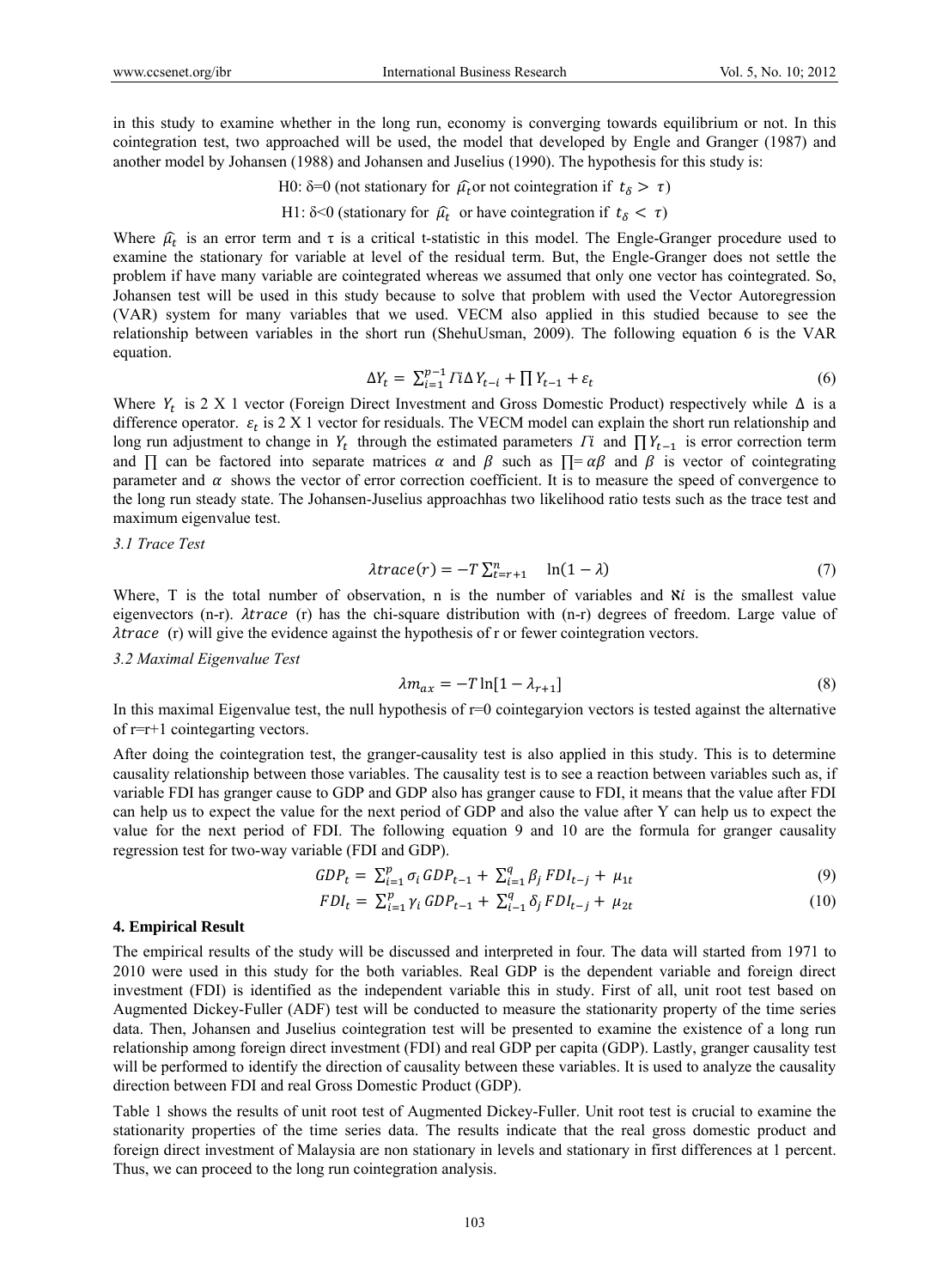|            | Intercept |                         | <b>Intercept + Trend</b> |                         |
|------------|-----------|-------------------------|--------------------------|-------------------------|
| Variables  | Level     | <b>First Difference</b> | Level                    | <b>First Difference</b> |
| <b>FDI</b> | $-2.0520$ | $-7.6618***$            | $-2.2396$                | $-7.4870***$            |
|            | (0.2644)  | (0.0000)                | (0.4525)                 | (0.0000)                |
| GDP        | $-3.1608$ | $-4.8424***$            | $-0.8801$                | $-6.3668***$            |
|            | (1.0000)  | (0.0003)                | (0.9848)                 | (0.0000)                |

| Table 1. Augemented Dickey Fuller Unit Root Test Results |  |  |
|----------------------------------------------------------|--|--|
|                                                          |  |  |

Note: \*\*\*, \*\* and \* indicates the rejection of the null hypothesis of non-stationary at 1%, 5% and 10% significance level.

The main focus in this paper is to assess how FDI in the long run react to real GDP is existing or not. So, to test the long run equilibrium relationship between FDI and real GDP, cointegration test was used in this studied and the result is shown in table 2. The result above shows that the both maximum-Eigen statistic and trace statistic are presence in the Malaysian economy. Its means that, the long-run equilibrium relationship between the gross domestic product and the foreign direct investment exists. At null hypothesis, the trace statistic value is 21.2246, higher than the critical value (trace) 15.4947 at five percent significant level. This trace statistic result present that this equation have a long run relationship between two variables at five percent significant level. For Max-Eigen statistic, the result also showed the relationship between the variables in long run at one percent significant level. Max-Eigen statistic 24,1257 is higher than critical value (Eigen) 14.2626 at one percent significant level. Johansen procedure also applied in this studied because to see the long run coefficients of model.

#### Table 2. Cointegration Test

| <b>Rank</b> | <b>Max-Eigen Statistic</b> | Critical value (Eigen) at 5% | <b>Trace Statistic</b> | Critical value (Trace) at 5% |
|-------------|----------------------------|------------------------------|------------------------|------------------------------|
| $r^* = 0$   | 21 1257***                 | 14.2646***                   | 21.2246**              | 15 4947**                    |
| $r \leq 1$  | 0.0989                     | 3.8415                       | 0.0989                 | 3.8415                       |

Note: \*\*\*, \*\* and \* indicates the rejection of the null hypothesis of non-stationary at 1%, 5% and 10% significance level.

Table 3 shows the result of cointegrating vectors, GDP is dependent variable, we can derive cointegrating equation between real GDP and FDI for Malaysia as below:

#### GDP= 49.135 X FDI

The cointegrating equation implies that a 1% permanent increase in the level of foreign direct investment causes the level of Malaysian gross domestic product to increases by 49.135%. The result shows that the higher foreign direct investment in Malaysia can contribute to gross domestic product.

| <b>One Cointegrating Equation</b> | Log likelihood   | -535.0625 |
|-----------------------------------|------------------|-----------|
| GDP                               | <b>FDI</b>       |           |
| .000000                           | 49.1341(13.2129) |           |

Table 3. Cointegrating vectors

Vector Error Correction Model is for short run relationship between FDI and real GDP. Table 4 shows that the parameter of the error correction terms for the real gross domestic product for Malaysia is negative and significant. For the model when gross domestic product is dependent variable the result shows that the real gross domestic product has an automatic adjustment mechanism and that responds to correction deviations from equilibrium in a balancing manner. The error correction coefficient, -0.012 means that gross domestic product will converge towards its long run equilibrium after the change in the foreign direct investment. Based on the short run analysis for Malaysia, foreign direct investment gives a positive effect on economic gross domestic product. For example a 1% increase in foreign direct investment prompts an increase in real gross domestic product by 1.5%.

| Table 4. Vector Error Correlation Model (VECM) |
|------------------------------------------------|
|------------------------------------------------|

| <b>Vector Error Correction Model</b>    | Coefficient | <b>Standard Error</b> | t-value     |
|-----------------------------------------|-------------|-----------------------|-------------|
| Cointegrating Equation of $GDP(EC(-1))$ | $-0.0120**$ | $0.0056**$            | $-2.1411**$ |
| $\Delta GDP(-1)$                        | $-0.1760$   | 0.4014                | 0.4387      |
| $\Delta$ FDI(-1)                        | 1.4993*     | $0.7989*$             | 1.8766*     |
|                                         | -7942.759   | 4568.363              | $-1.7386$   |

Note: \*\*\*, \*\* and \* indicates the rejection of the null hypothesis of non-stationary at 1%, 5% and 10% significance level.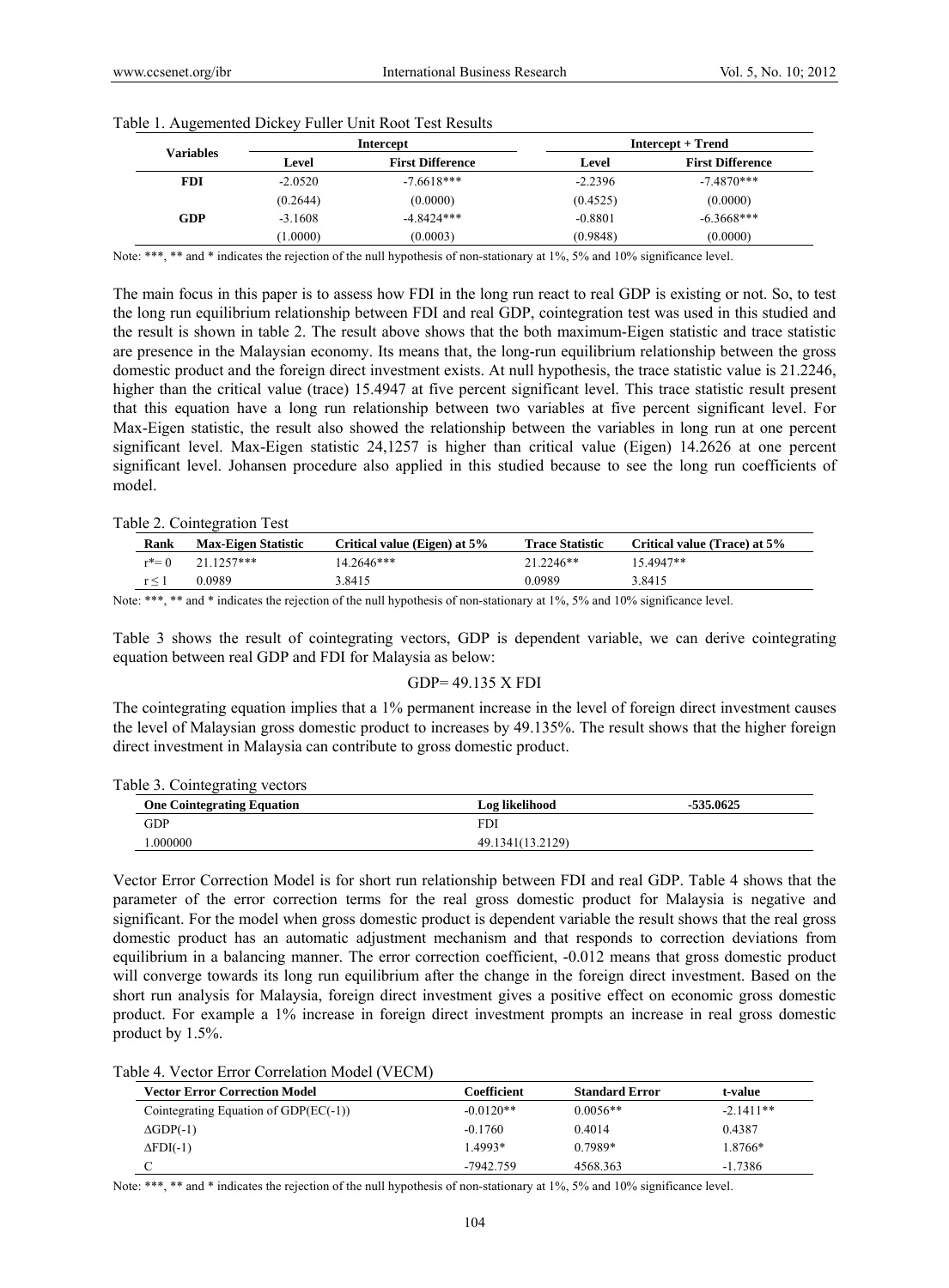Granger causality test is to determine the pair of time series data has a correlation or not (causal between 2 variables). The correlation for granger causality test only can apply for 2 variables. If the F-statistic for is smaller than the F-critical, its mean that no granger cause between both variables. The time series data have been checked before running the causality test by applying the unit root and the cointegration test. Table 5 present pairwise Granger Causality of gross domestic product and foreign direct investment. The result shows that gross domestic product granger cause to foreign direct investment and foreign direct investment also granger cause to gross domestic product. It means that the two variables are mutually correlated.

| Table 5. Granger Causality |  |
|----------------------------|--|
|----------------------------|--|

| Null hypothesis                | Obs | F-Statistic | Prob.      |
|--------------------------------|-----|-------------|------------|
| GDP does not Granger Cause FDI |     | 3.2429      | 0.0237**   |
| FDI does not Granger Cause GDP |     | 3.8110      | $0.0124**$ |

Note: \*\*\*, \*\* and \* indicates the rejection of the null hypothesis of non-stationary at 1%, 5% and 10% significance level.

### **5. Conclusion and Policy Implication**

This paper is to find out the relationship between foreign direct investment and gross domestic product. The empirical analysis was used to obtain the result. At first we carried out a unit root test and it was non stationary in level and stationary in first difference. VAR with cointegration model was applied and we found out that the foreign direct investment give a positive impact on economic growth in Malaysia. It suggests that a 1% permanent increase in the level of foreign direct investment causes the level of Malaysian gross domestic product to increases by 49.135%. Thus, foreign direct investment is an important factor to boost Malaysian economy from 1971 to 2010. The short run analysis of VECM suggests that the real gross domestic product in Malaysia has an automatic adjustment mechanism and it converges towards long run equilibrium. The analysis also suggests that the foreign direct investment has a desirable impact on the real gross domestic product. Finally, granger causality model was used to see the causal effect of gross domestic product and foreign direct investment. The result suggests that foreign direct investment granger cause to gross domestic product and gross domestic product also granger cause to foreign direct investment.

Therefore, the foreign direct investment (FDI) is considered as an important determinant to boost the economic growth in Malaysia. Large natural resource endowment and substantial domestic market of Malaysia are becoming an attraction for foreign investors especially in petroleum, plantation, and so on. However, capital inflows only flow to Malaysia if government policies have indulged foreign investors favourably. That mean more foreign investors will come to Malaysia especially have special terms which are provided by government. Therefore, foreign direct investments should be considered as a priority by the government to increase the economic growth in Malaysia. Government incentives should play an important role to attract more foreign direct investments into Malaysia (Mun et al., 2008).

The unfavourable policies may be considered as a reason of slow progress in flow of foreign direct investment to Malaysia. High tariff rates are one of the examples of government policies that deter FDI inflows to Malaysia. It is also a way of the government to gain tax revenue in order to reduce government financial burden. However, this measure will reduce the capital inflows into Malaysia and less foreign investors will invest because of high cost of production and less favourable rate of return in investment. Therefore, the government should lower tariff rates as well as formulate the policies that provide favourable investment incentive. Foreign direct investment will increase and hence increase the productivity due to well training of the labour force, cheaper cost of production and business-friendly environment.

#### **References**

- Abdus. S. (2008). Does FDI Cause Economic Growth? Evidence from South-East Asia and Latin America. Finance and Economics Department, Utah Valley University, USA.
- Akinlo, A. E. (2004). Foreign Direct Investent and Growth in Nigeria: An Empirical Investigation. *Journal of Policy Modelling, 26*, 627-639. http://dx.doi.org/10.1016/j.jpolmod.2004.04.011
- Alfaro, L., Chanda, A., Kalemli, S., & Sayek, S. (2004). FDI and Economic Growth: The Role of Local Financial Markets. *Journal of International Economics, 64*, 89-112. http://dx.doi.org/10.1016/S0022-1996(03)00081-3
- Andreas, J. (2006). The Effects of FDI Inflows on Host Country Economic Growth. *Electronic Working Paper Series(58).*